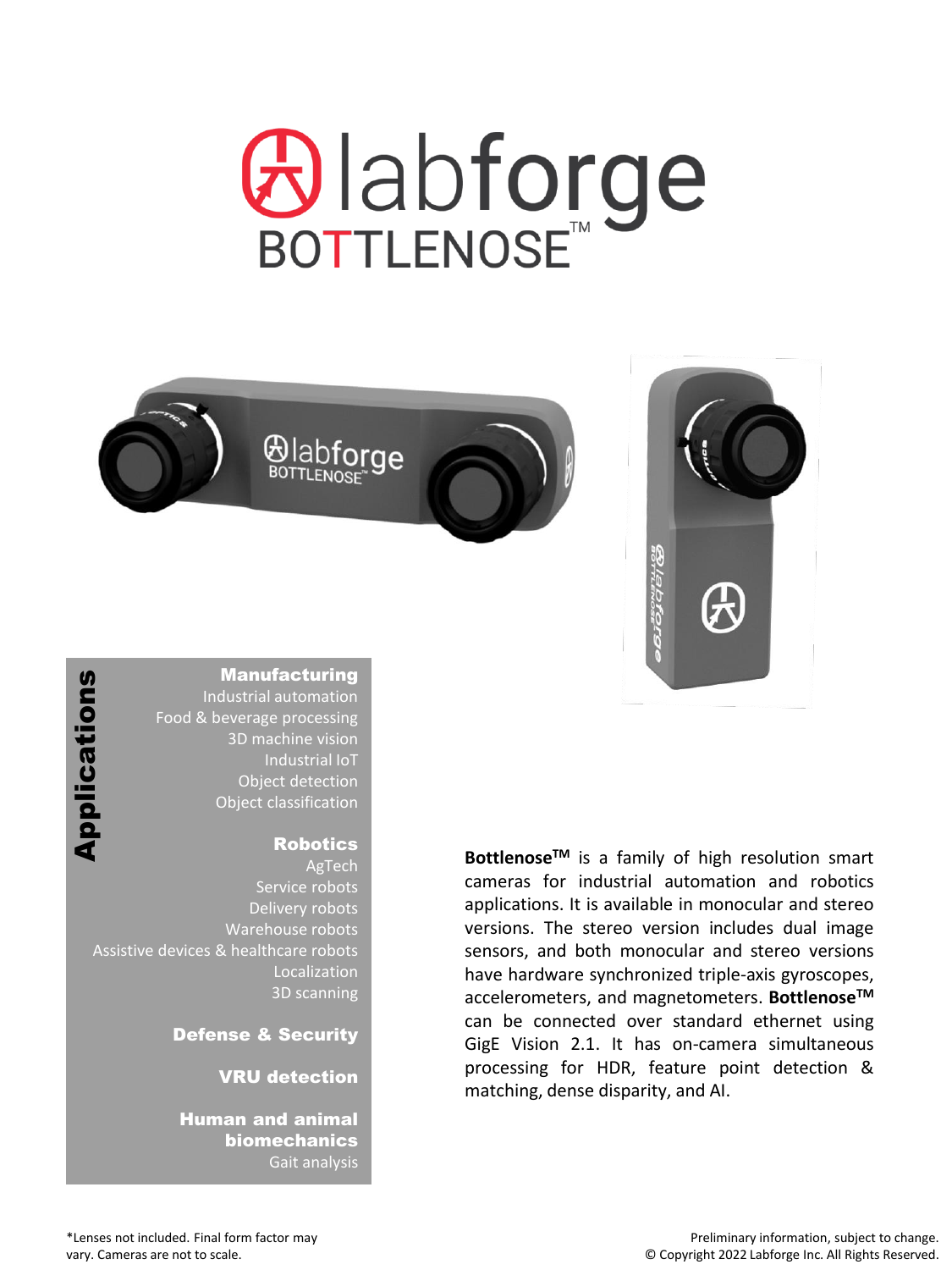# **Summary**





| Feature                                                     | Monocular                                                                                                                                                            | Stereo                                                                                                                                                               |
|-------------------------------------------------------------|----------------------------------------------------------------------------------------------------------------------------------------------------------------------|----------------------------------------------------------------------------------------------------------------------------------------------------------------------|
| <b>Baseline</b>                                             | N/A                                                                                                                                                                  | 134mm                                                                                                                                                                |
| Image Sensor                                                | 1x Sony IMX577, 1/2.3", 12.3MP                                                                                                                                       | 2x Sony IMX577, 1/2.3", 12.3MP                                                                                                                                       |
| Image Resolution                                            | 3840 x 2160 pixels (4K / 8MP). Binning at<br>2x2 and 4x4 to give 1920x1080 and<br>960x540 resolutions.                                                               | 3840 x 2160 pixels (4K / 8MP). Binning at<br>2x2 and 4x4 to give 1920x1080 and<br>960x540 resolutions.                                                               |
| Depth Range*                                                | N/A                                                                                                                                                                  | $^{\sim}$ 0.1-100+m                                                                                                                                                  |
| Shutter                                                     | Rolling                                                                                                                                                              | Rolling                                                                                                                                                              |
| Image Sensor Features                                       | Binning, flip, analog gain control                                                                                                                                   | Binning, flip, analog gain control                                                                                                                                   |
| <b>ISP Functions</b>                                        | Color correction, gain, gamma, white<br>balance, black level, hue, sharpness,<br>saturation, pixel & lens shading correction                                         | Color correction, gain, gamma, white<br>balance, black level, hue, sharpness,<br>saturation, pixel & lens shading correction                                         |
| <b>IMU</b>                                                  | TDK InvenSense ICM20689 & MEMSIC<br><b>MMC5603NJ</b>                                                                                                                 | TDK InvenSense ICM20689 & MEMSIC<br><b>MMC5603NJ</b>                                                                                                                 |
| Field of View (FOV)                                         | Flexible FOV via interchangeable lenses                                                                                                                              | Flexible FOV via interchangeable lenses                                                                                                                              |
| Power Supply                                                | 12V                                                                                                                                                                  | 12V                                                                                                                                                                  |
| Horsepower                                                  | 20.5TOPS                                                                                                                                                             | 20.5TOPS                                                                                                                                                             |
| Interfaces                                                  | GigE Vision 2.1, serial port, digital I/O                                                                                                                            | GigE Vision 2.1, serial port, digital I/O                                                                                                                            |
| AI<br>Processed On-Camera                                   | Segmentation, classification, detection,<br>pose. For example YOLOv3, SSD, and<br>others are supported.                                                              | Segmentation, classification, detection,<br>pose. For example YOLOv3, SSD, and<br>others are supported.                                                              |
| Dense Depth<br>Processed On-Camera                          | Monocular depth estimation via the latest<br>neural network based methods                                                                                            | Rectified disparity images or fully<br>triangulated dense point cloud via Semi-<br>Global Matching (SGM)                                                             |
| High Dynamic Range (HDR)<br>Processed On-Camera             | 1 HDR compressed image via dual or triple<br>exposure & local tone mapping                                                                                           | 2 HDR compressed images via dual or<br>triple exposure & local tone mapping                                                                                          |
| Feature Point Detection and Matching<br>Processed On-Camera | FAST, GFTT, A-KAZE, Hamming distance.<br>Output as feature point pixel locations,<br>descriptors, or temporal matching<br>distances.                                 | FAST, GFTT, A-KAZE, Hamming distance.<br>Output as feature point pixel locations,<br>descriptors, or a fully triangulated sparse<br>point cloud.                     |
| Processor                                                   | 16nm chip with 10 processors, four DSPs,<br>and eight types of accelerators                                                                                          | 16nm chip with 10 processors, four DSPs,<br>and eight types of accelerators                                                                                          |
| Connectors                                                  | RJ45 ethernet with mounting holes for<br>GigE Vision cables, 2.1mm ID & 5.5mm OD<br>barrel connector for power, Molex<br>0530480510 for serial port and digital I/O. | RJ45 ethernet with mounting holes for<br>GigE Vision cables, 2.1mm ID & 5.5mm OD<br>barrel connector for power, Molex<br>0530480510 for serial port and digital I/O. |
| Lens Mount                                                  | CS-Mount                                                                                                                                                             | CS-Mount                                                                                                                                                             |
| Mounting Mechanism                                          | <b>TBD</b>                                                                                                                                                           | <b>TBD</b>                                                                                                                                                           |
| Size                                                        | <b>TBD</b>                                                                                                                                                           | <b>TBD</b>                                                                                                                                                           |
| Weight                                                      | <b>TBD</b>                                                                                                                                                           | <b>TBD</b>                                                                                                                                                           |
| IP Rating                                                   | <b>TBD</b>                                                                                                                                                           | <b>TBD</b>                                                                                                                                                           |
| Temperature Range                                           | Temperature: -20°C to 75°C, pending<br>testing.                                                                                                                      | Temperature: -20°C to 75°C TBD, pending<br>testing.                                                                                                                  |

\* Values are approximate and dependent on lens selection.

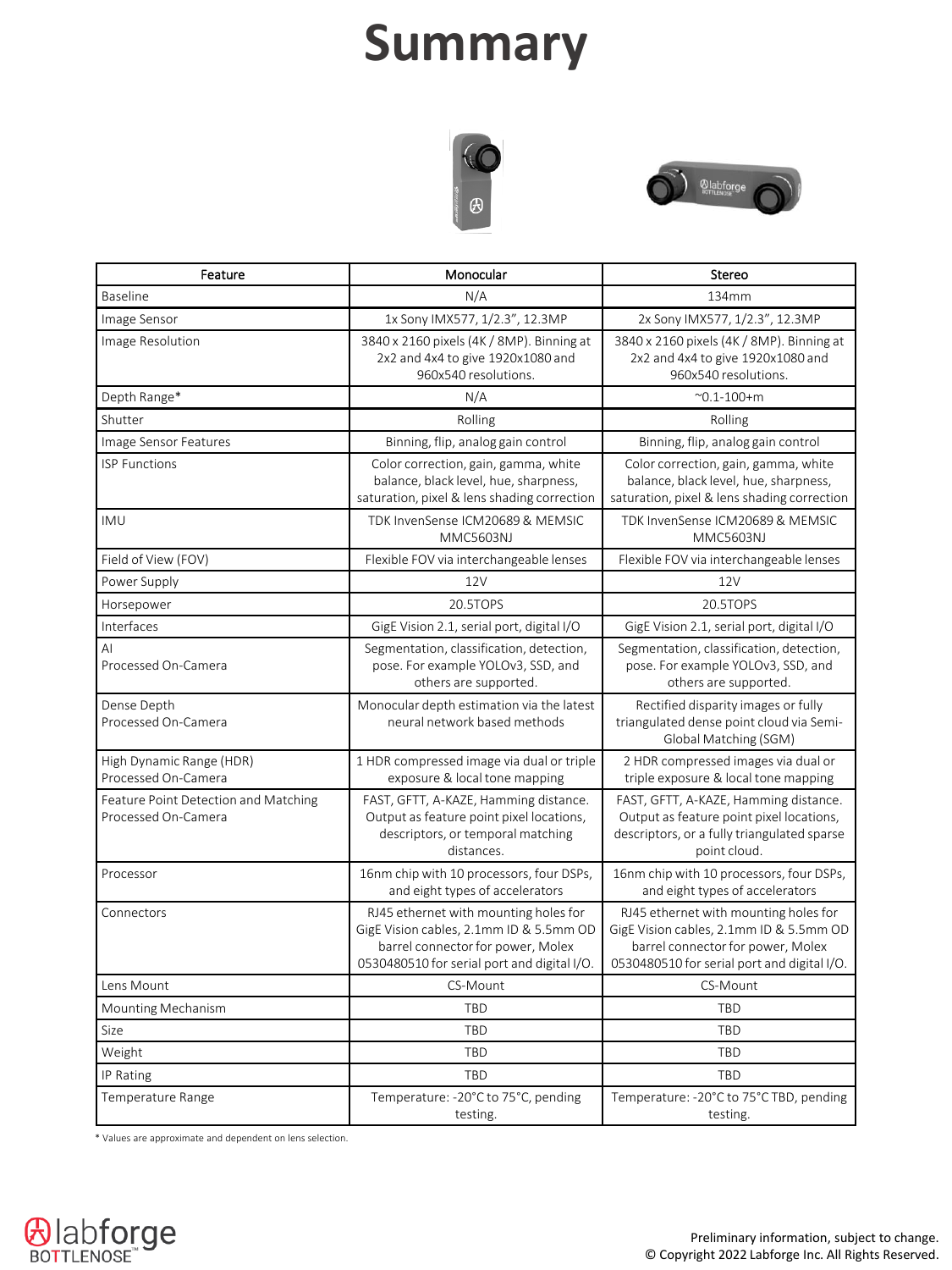

# Disparity is used to calculate differences

between a left image and a right image for determining depth. On **Bottlenose™** this process begins by capturing synchronized images and then undistorting and rectifying them. Each pixel in the two images is compared to find the nearest match. Labforge uses a version of the well known Semi-Global Matching (SGM) algorithm. **Bottlenose™** computes this at up-to 4K resolution with a 200+ MP/s internal throughput. This ground breaking performance allows faster depth, wider angles, and/or longer range coverage. Frame rate is limited by user configuration, settings, and ultimately by the 1Gigabit/s output over Ethernet.

Results are output as rectified disparity images or a fully triangulated dense point cloud.

In a traditional setup, this level of 3D disparity generation would be done on an external host PC with a very large GPU or FPGA. **Bottlenose™** does not need a large PC for operation.

## **Feature Detection**

method for fingerprinting interesting areas in an image. **Bottlenose™** computes corner points in the left and right images, and also corner points in images from a previous time step. It detects points using FAST and GFTT. Built-in hardware acceleration is used to calculate A-KAZE descriptors for each point and these are output as GigE Vision's chunk-data or contours. Optionally these points can also be output as a fully triangulated sparse 3D point cloud.

Customers can use this front-end processing result to build their own pick & place, automated harvesting, SLAM, navigation, and obstacle avoidance solutions.



# **Hardware Acceleration & On-Camera Processing**

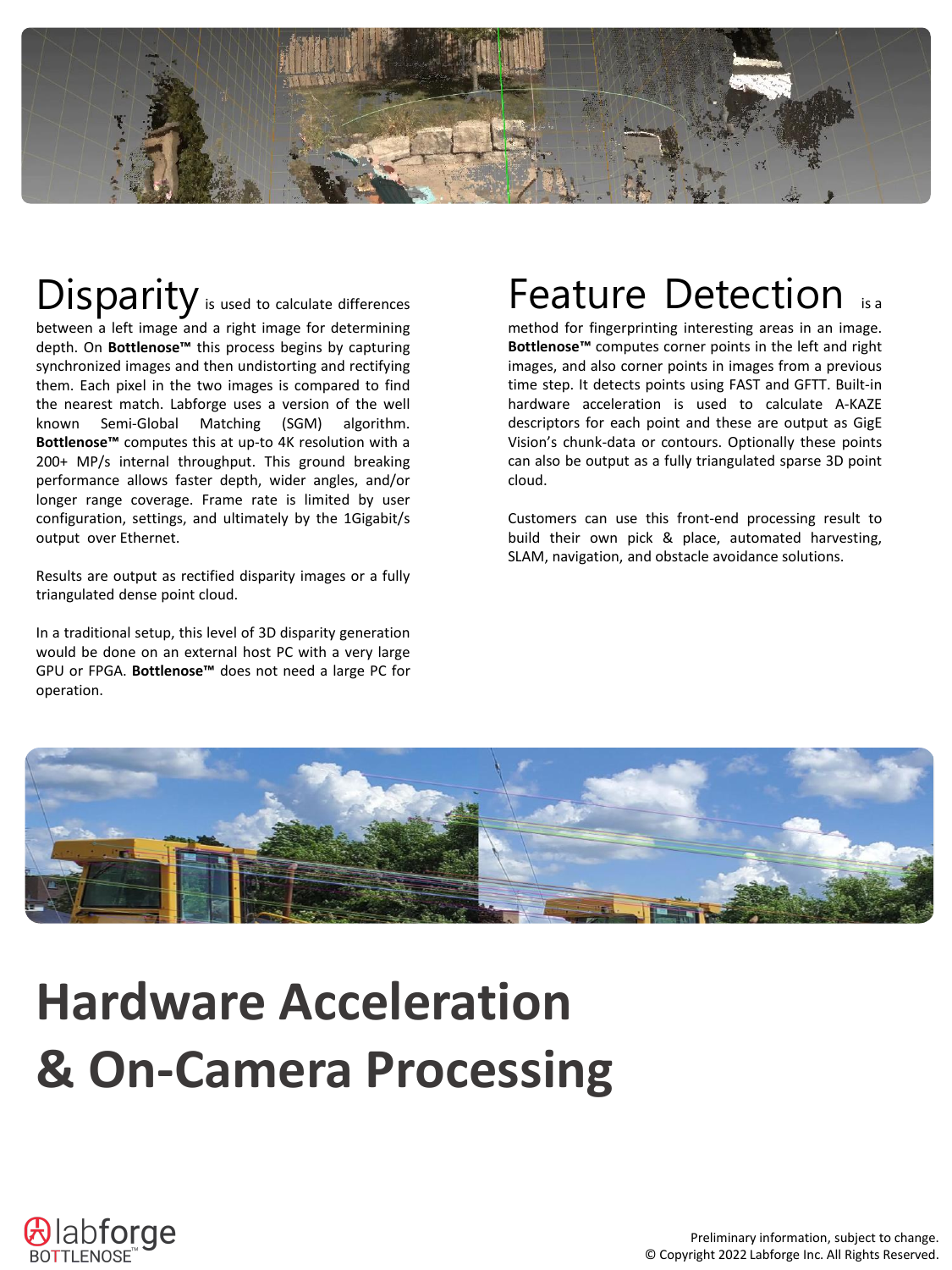

 $\mathsf{A}\hspace{0.2mm}\vert$  in imaging applications usually requires the use of deep neural networks. **Bottlenose™** has hardware acceleration for AI inference for neural network models for example YOLOv3, SSD, and others. Labforge provides pre-trained models that run out of the box. Users can also load their own models into the camera, provided that the layers are supported. Dataset collection, labelling, and model training services are available as part of support.

**Bottlenose™** has 4GB of on-board LP-DDR4 memory and 320MB of flash storage to cater to large model sizes. This allows on-camera computation of full scale neural networks without the need for quantization and pruning.

Applications include segmentation, classification, detection, pose detection, and monocular depth estimation. These results are output over GigE Vision 2.1 and can be read via chunk data or as contours.

HDR combines low, mid, and high exposure image frames to create images with larger bit-depth. **Bottlenose™** has hardware acceleration for HDR and local tone mapping. This allows **Bottlenose™** to excel in simultaneous low light and bright light situations. These computations are done on-camera.

HDR processed images can be acquired from **Bottlenose™** using GigE Vision 2.1. Frame rate is limited by user configuration, settings, and ultimately by the 1Gigabit/s output over Ethernet.



# **Hardware Acceleration & On-Camera Processing**

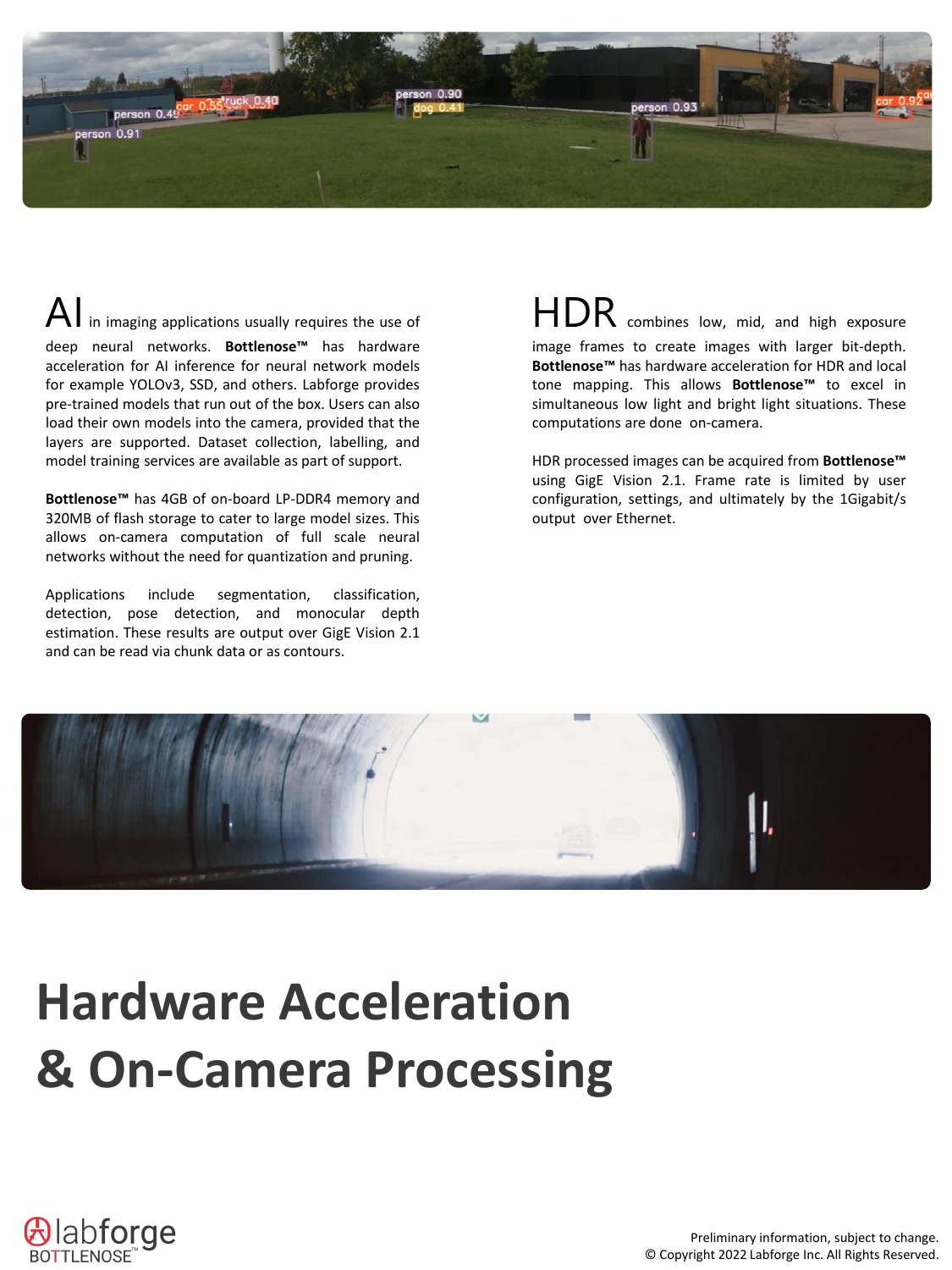

**Example Pipeline, Configured via GigE Vision 2.1.**

# **Processing it all simultaneously**

**Bottlenose's™** Vision Engine does all these great things at the same time, while other smart cameras may be configured to do one or the other in their pipelines. Users can configure the pipeline for their custom applications using the GigE Vision 2.1 parameters. For example, users can turn off AI and change the cross-check settings on SGM. All known parameters for the computer vision algorithms are visible over the GigE interface.

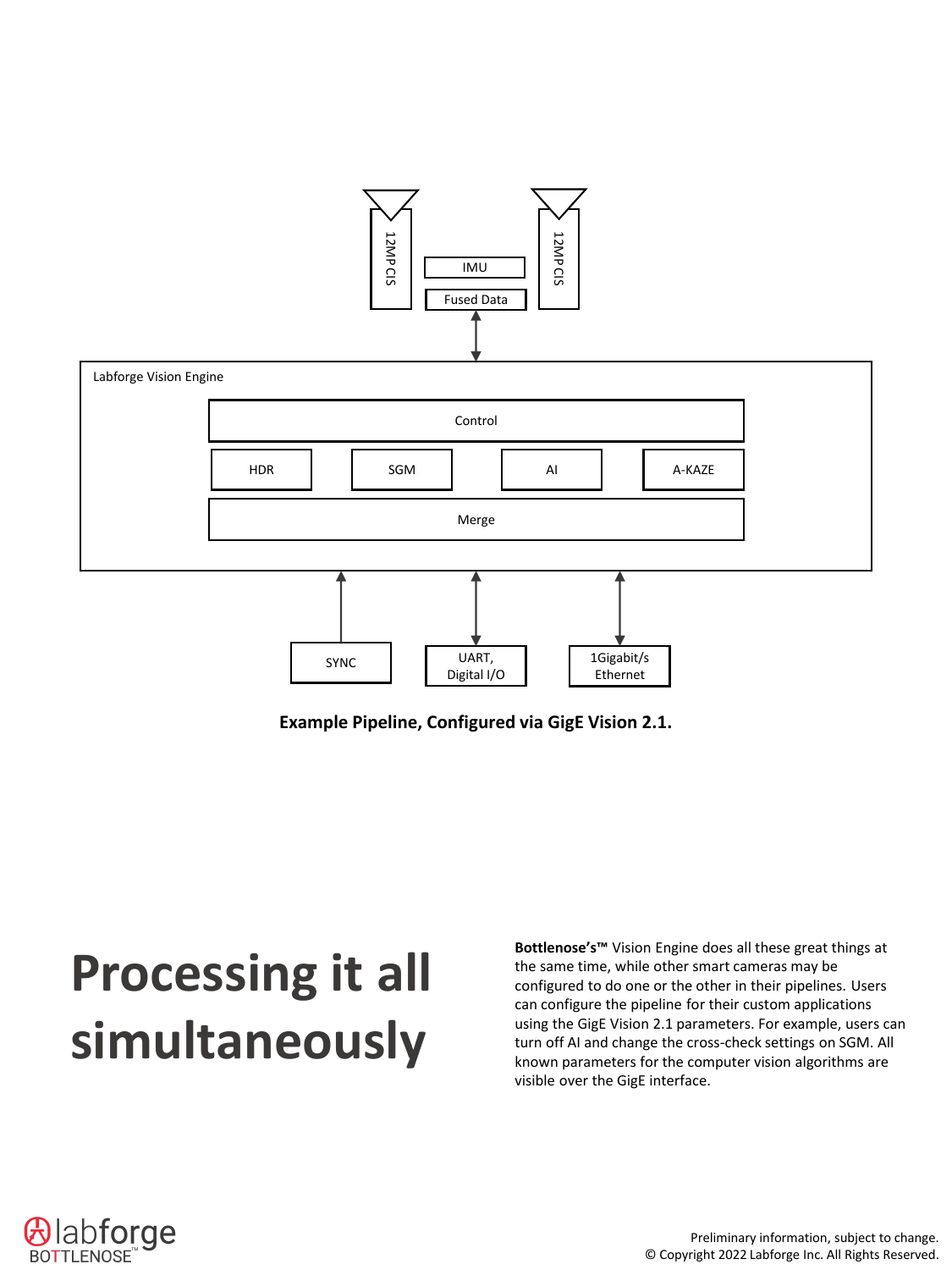

# **Scalable**

In machine vision applications, **Bottlenose's™** front-end vision processing allows users to use smaller industrial computers. These generate less heat, are more readily available, and are better suited to factory environments. The AI and computer vision features on-camera also don't require additional software licenses.

In mobile robotics, front-end processing frees up the central processor for path planning, Simultaneous Localization and Mapping (SLAM), visual inertial odometry, more complex neural networks, and more.

Multiple **Bottlenose™** cameras can be used per assembly line, robot, or heavy machinery, without having to proportionally scale the horsepower on the central processor.

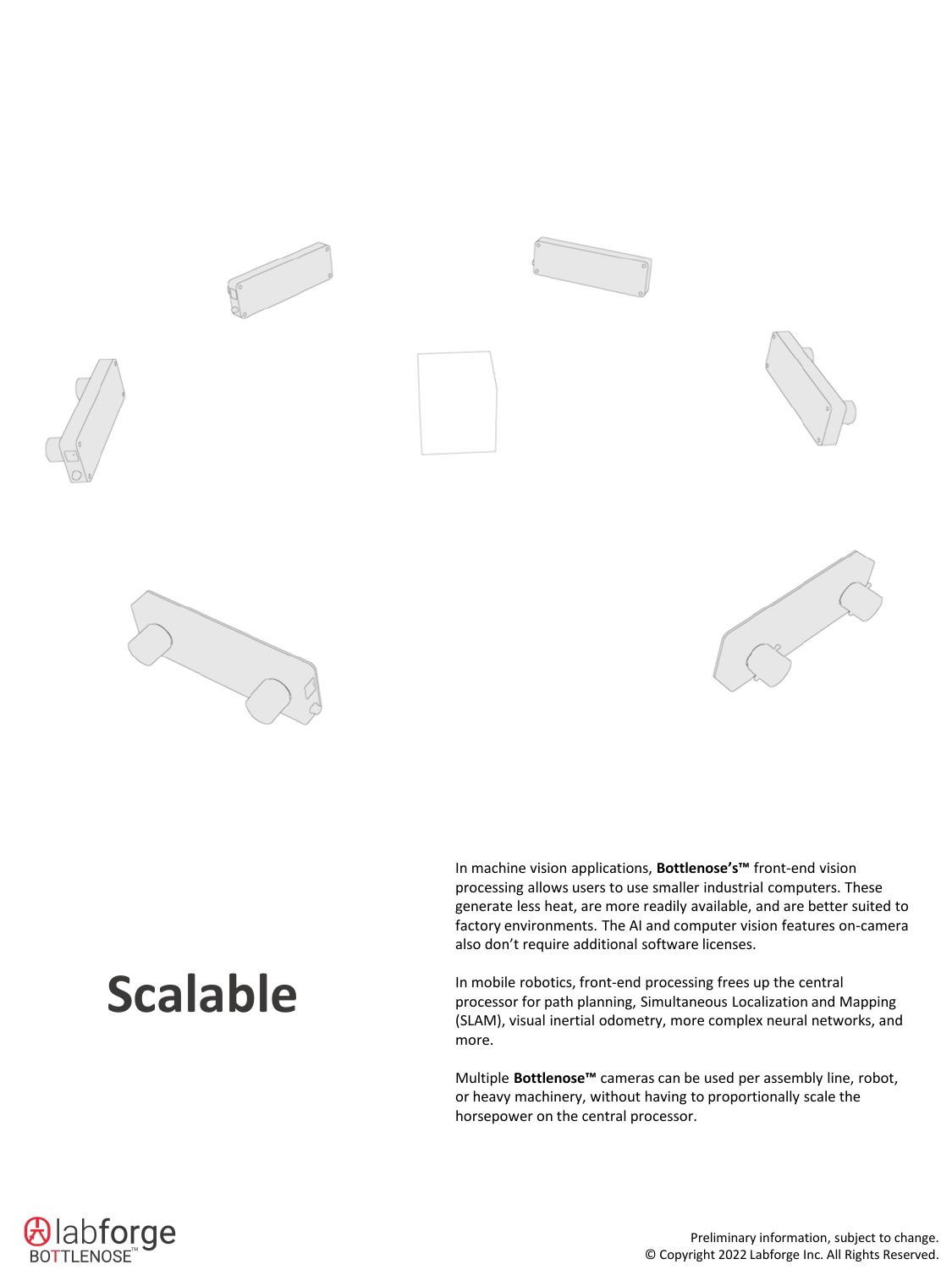

- Hardware synchronized monocular or stereo image sensors + IMU.
- Changeable CS-Mount lenses.
- Digital I/O for serial port and sync.
- High dynamic range combination and local tone mapping.
- Dense depth computation.
- Feature point detection and tracking.
- AI for segmentation, classification, detection, and mono-depth.

### **Output with On-Camera Compute**

- 2x, 3x exposure **HDR** combination up-to **4K** images.
- **Dense** disparity / **depth.**
- **Feature points** and matches spatial & temporal.
- **Neural network** results.
- Accurate **timing** data.
- No minimum requirements.
- $\cdot$  C/C++ API.
- GigE Vision 2.1 protocol compliant: connect to popular vision libraries like Halcon & VisionPro.
- Camera control.
- Use cases: industrial automation, manufacturing, automated harvesting, crop monitoring, phenotyping, apiculture studies, R&D labs, aerial surveys, wildlife monitoring, restaurant robots, cleaning robots, warehouse robots, delivery robots, healthcare robots.

# **System Integration Overview**

**Bottlenose™** is connected to a host system via GigE Vision 2.1 or digital I/O. This gives users the freedom to customize the parameters for smart features to best suit their use case.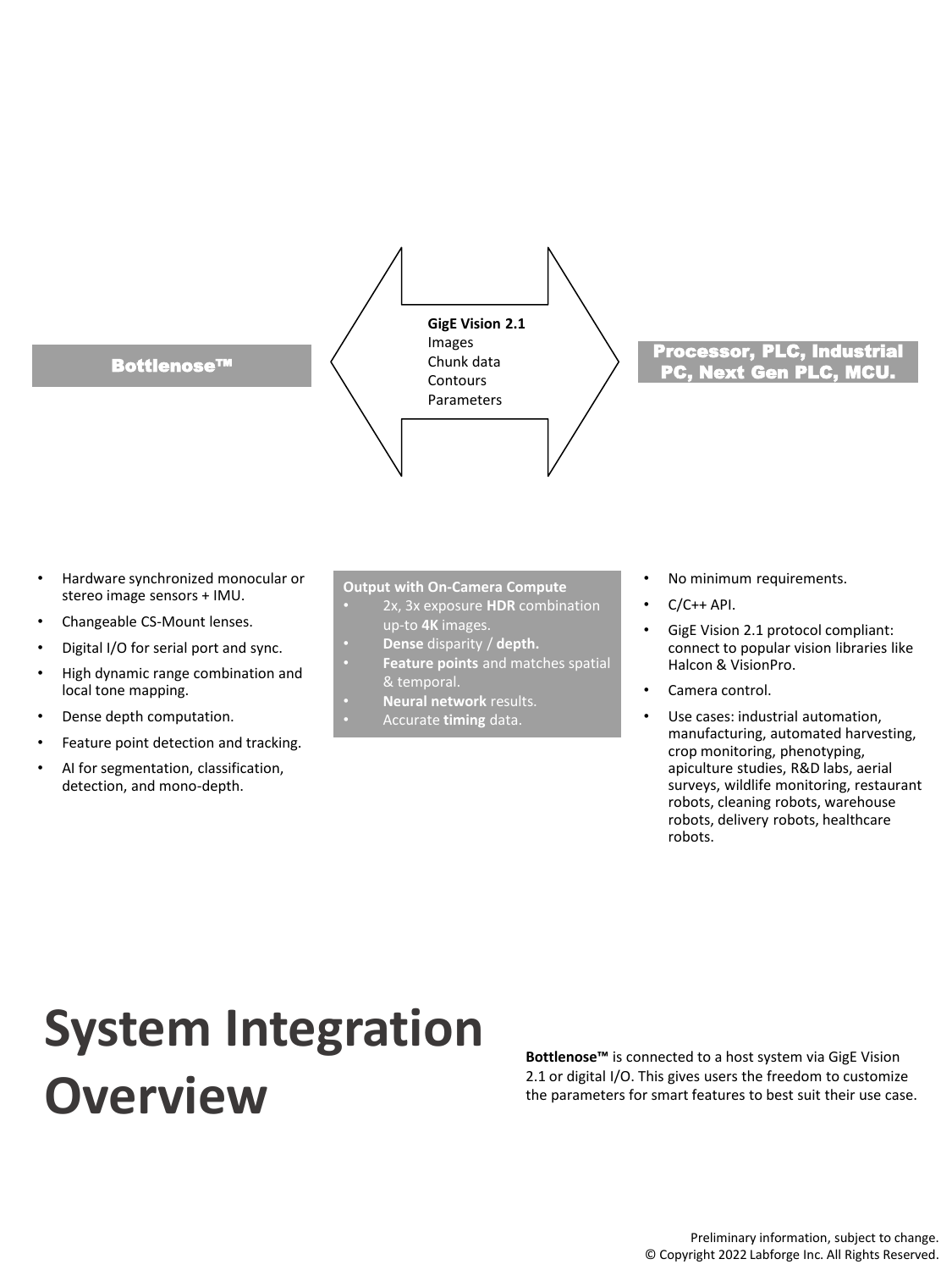# **Hardware**



### **Image Sensor**

Sony IMX577, 1/2.3", 12.3MP, backilluminated, stacked CMOS image sensors, with 1.55μm x 1.55μm pixel size.

Excellent low-light capability for fast exposure. Minimizes any motion artifacts.

Monocular: 1x with 3840 x 2160 pixels (4K / 8MP) useable.

Stereo: 2x hardware synchronized, with 134mm baseline. 3840 x 2160 pixels (4K / 8MP) usable.

Monocular and stereo both support binning at 2x2 and 4x4 to give 1920x1080 and 960x540 resolutions. This allows use of lower LP/mm lenses. Lower resolutions also allow faster image acquisition.

**Timing** IEEE1588 hardware timestamp (in MAC).

Sync input.

### **Inertial Measurement Unit**

TDK InvenSense ICM20689 with advanced Kalman Filters to fuse accelerometer and gyroscope. Synchronized with the image sensors.

TBD MSPS (million samples per second).

MEMSIC MMC5603NJ 3-axis magnetometer.

Raw or quaternion output.

### **Compute**

20.5 TOPS multi-core processor built on a 16 nm process.

10 processors, four DSPs, and eight hardware accelerators including the Neural Network accelerator and ISP.

4GB RAM.

320MB Flash.

Leading performance per Watt for a smart camera.

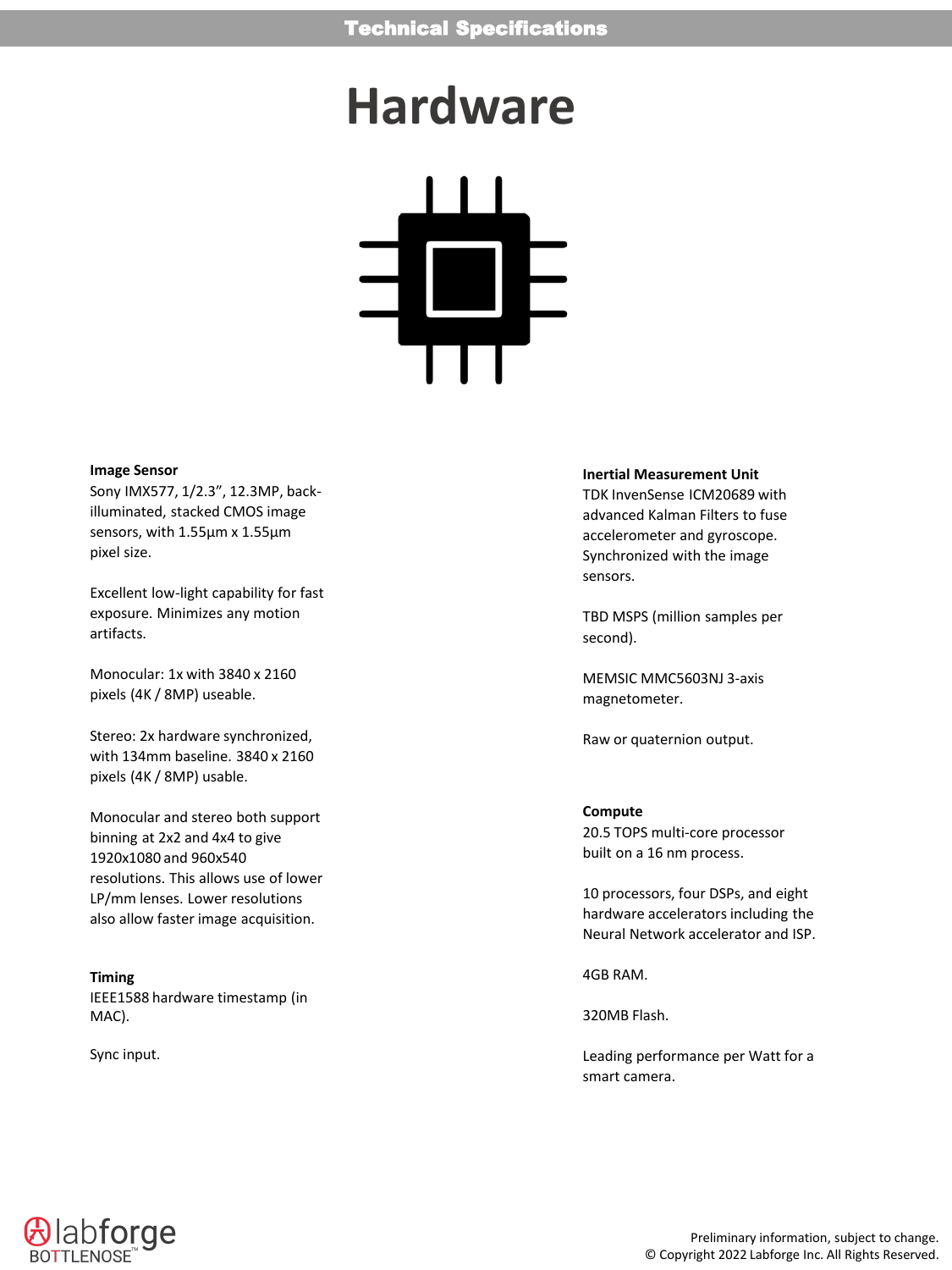# **Intelligence**



### **AI**

Inference for neural network models for example YOLOv3, SSD, and others.

Use cases include segmentation, classification, detection, pose estimation, and monocular depth.

Optional: dataset collection, labelling, and training services available.

### **Feature Detection and Matching**

Detect points with FAST and GFTT.

Compute descriptors with A-KAZE at 120, 128, 256, or 486 bits long.

Match in spatial or temporal frames with Hamming distance.

### **Stereo Dense Depth**

134mm baseline. Based on Semi-Global Matching (SGM). Max disparity levels: 128 and up-to 512 with on-camera binning or pyramiding.

Subpixel refinement with 256 steps between each disparity level.

Computes dense disparities at a rate of 200MP/s (internal processing throughput). For example, computes 4K resolution disparities in 40ms. Lower resolutions are computed at a much faster frame rate.

Output limited via 1Gigabit ethernet. Enables wide angle and/or long range depth maps.

Stereo dense depth is only available on the stereo version of **Bottlenose™**.

**Format** Color: YUV 4:2:2 unsigned.

Monochrome: Mono8 8-bit unsigned.

Stereo images supported in monochrome and color as multi-part format in either YUV 4:2:2 or Mono8.

Depth: Selectable as 8- or 16-bit unsigned monochrome format.

### **HDR**

Double or triple exposure HDR combination and compression. HDR compression uses a bilateral filter and local tone mapping.

Best suited for uncontrolled or challenging lighting environments and areas where bright and dark conditions will be encountered in the same setting.

Produces 1 (monocular) or 2 (stereo) up-to 4K HDR compressed images.

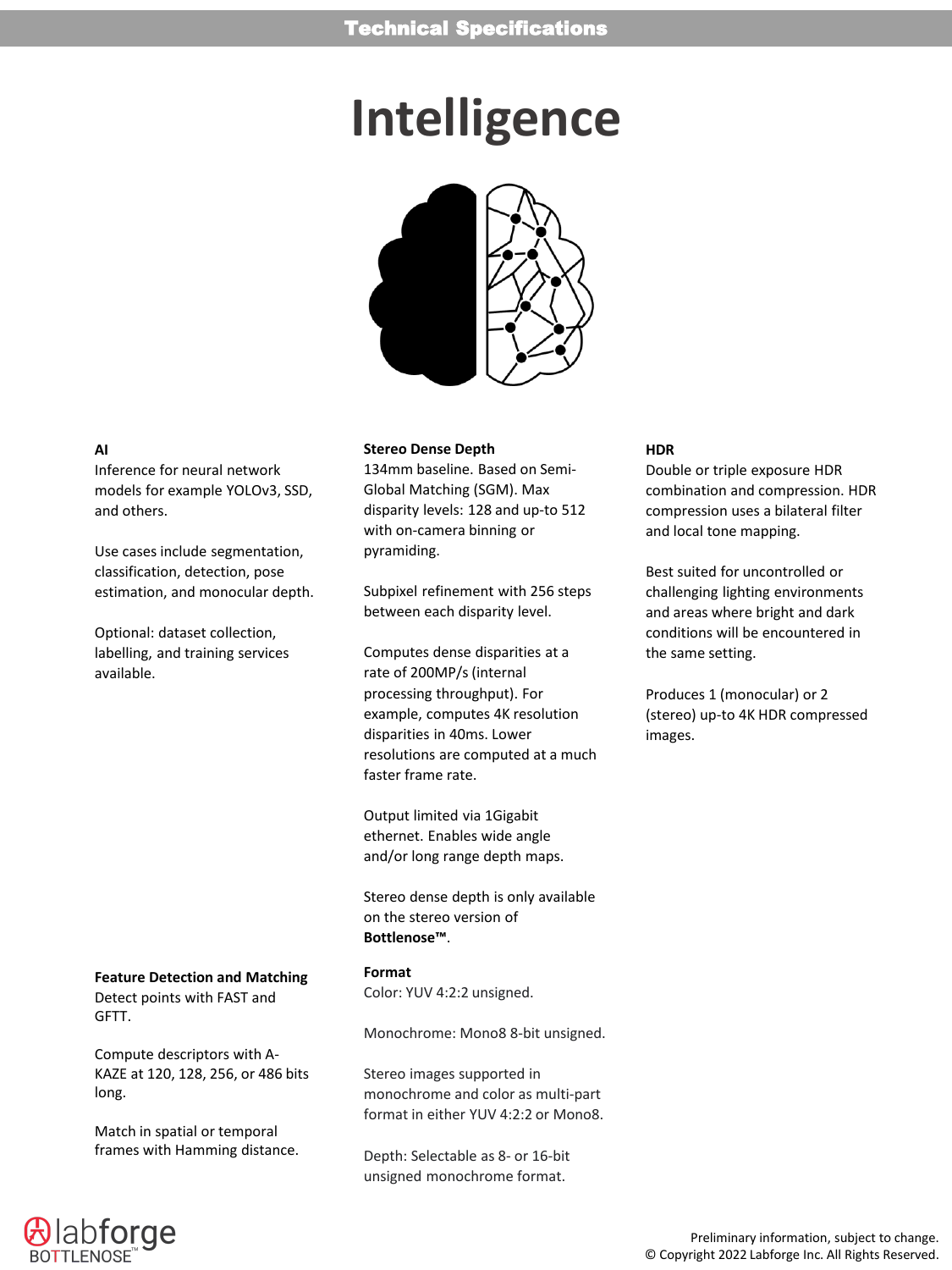# **Mechanical**



**Alabforge**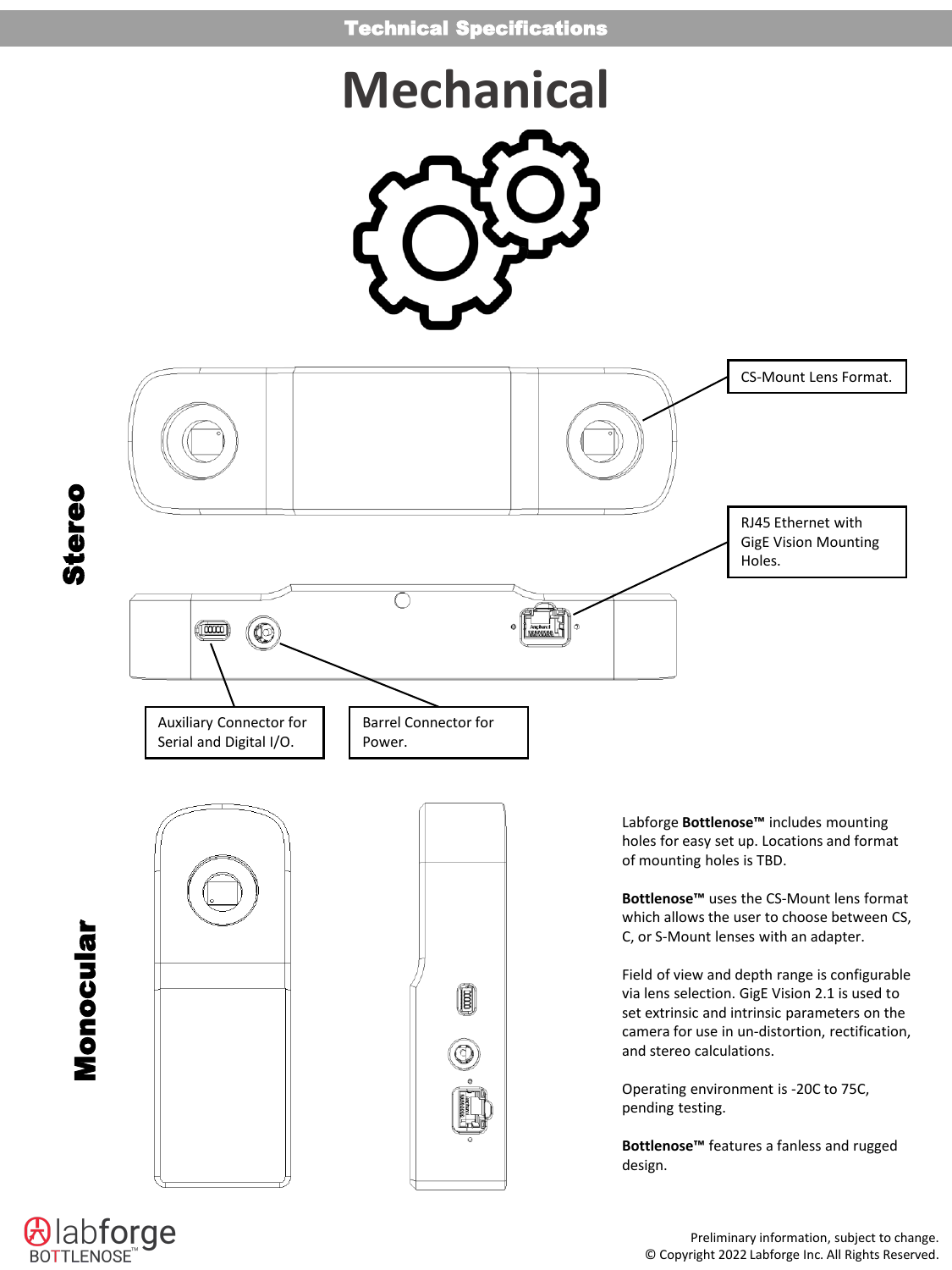# **Electrical**



# **Optics**

# **Integration**



**Power Supply** 12V input. Consumption: TBD, less than 15W.

Power connector accepts a barrel with dimensions: 2.1mm ID 5.5mm OD. Widely available.

### **Lenses and Field of View** Flexible field of view via interchangeable lenses. CS-Mount lens format.

Adapter for S-mount and C-mount lenses available.

On-camera undistort functions with ability to load tangential and radial parameters.

On-camera stereo rectification with ability to load extrinsic and intrinsic calibration results.

Calibration tutorials provided.

### **API and SDK**

GigE Vision 2.1 based API. Platform independent. Allows users to configure the processing pipeline and parameters like resolution, AI, feature detection, pyramiding, undistortion, SGM, etc.

On-camera SDK also available in future, targeted for Q2 2023 that allows developers to create and run their own applications.

### **Power Adapter**

TBD – Recommended Mouser part numbers will be added here.

**ESD Protection** Built-in.

**Data Output**

Via GigE Vision 2.1.

Serial port and digital I/O also available in future, targeted for Q2 2023.

### **Supported Platforms and Languages**

GigE Vision 2.1 for integration into Halcon, VisionPro, and others.  $C++$ . OpenCV.



Preliminary information, subject to change. © Copyright 2022 Labforge Inc. All Rights Reserved.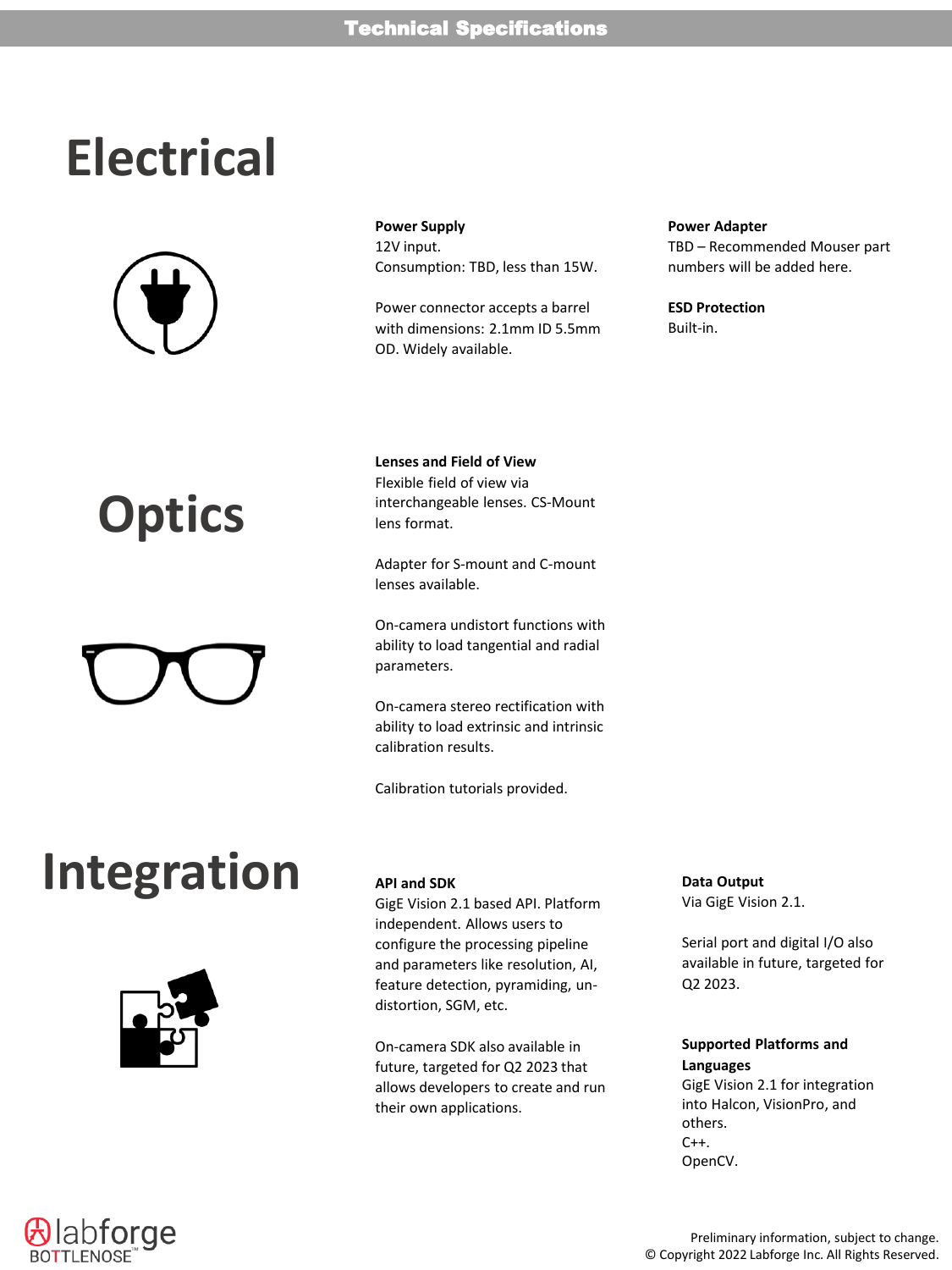### Ordering Information

### **BN-4K-4GB-320MB-CS-M**

Monocular, 4K, 4GB RAM, 320MB flash, CS-Mount.

Order via Mouser.

### **BN-4K-4GB-320MB-CS-ST**

Stereo, 4K, 4GB RAM, 320MB flash, CS-Mount.

Order via Mouser.

### **Networked Tracking System**

Labforge's Integrated Classification and Tracking Network (ICTN) product is used to track objects in 3D space without the use of markers. Long range and/or wide coverage system configurations available. Please see ICTN product material for more details.



Google, Sony, TDK, InvenSense, Halcon, VisionPro, CAT, Caterpillar, GigE Vision, and OpenCV are registered trademarks of their respective owners. TM and (R) are not mentioned in each case in this datasheet.

Accelerated-KAZE (A-KAZE) was first proposed by Pablo F. Alcantarilla, Jesús Nuevo, and Adrien Bartoli in "Fast Explicit Diffusion for Accelerated Features in Nonlinear Scale Spaces", BMVC, 2013

YOLOv3: An Incremental Improvement by Joseph Redmon and Ali Farhadi, University of Washington, 2018

SGM: H. Hirschmuller, "Accurate and efficient stereo processing by semi-global matching and mutual information," 2005 IEEE Computer Society Conference on Computer Vision and Pattern Recognition (CVPR'05)

Hamming distance: Hamming, Richard W. "Error detecting and error correcting codes." The Bell system technical journal 29.2 (1950): 147-160.

FAST: Förstner, Wolfgang, and Eberhard Gülch. "A fast operator for detection and precise location of distinct points, corners and centres of circular features." Proc. ISPRS intercommission conference on fast processing of photogrammetric data. Vol. 6. 1987.

GFTT: Shi, Jianbo. "Good features to track." 1994 Proceedings of IEEE conference on computer vision and pattern recognition. IEEE, 1994.

SSD: Liu, Wei, et al. "SSD: Single shot multibox detector." European conference on computer vision. Springer, Cham, 2016.

labforge



contact@labforge.ca

103 Bauer Pl., Suite 6, Waterloo, ON, Canada N2L 6B5

Preliminary information, subject to change. © Copyright 2022 Labforge Inc. All Rights Reserved.